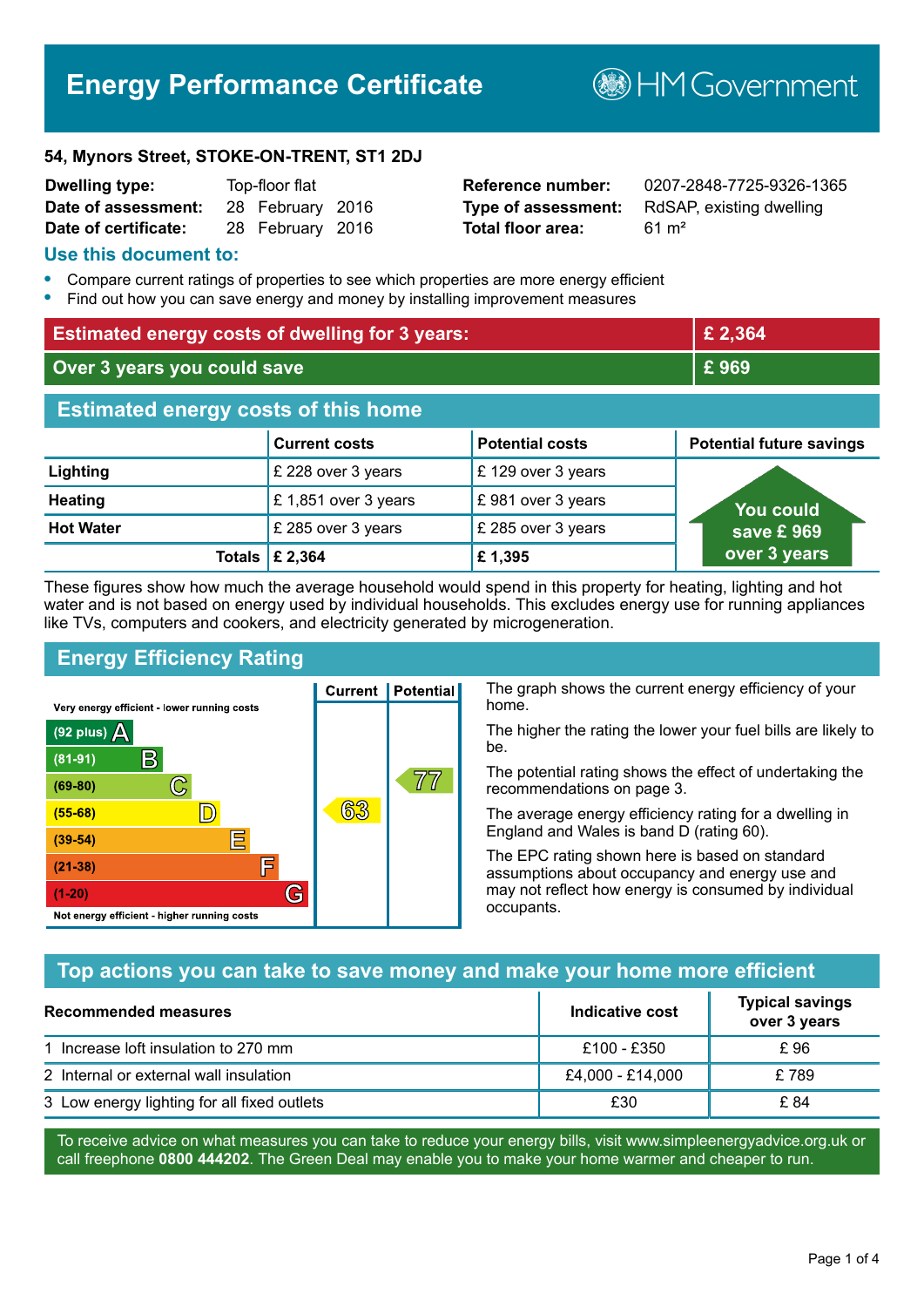# 54, Mynors Street, STOKE-ON-TRENT, ST1 2DJ 28 February 2016 RRN: 0207-2848-7725-9326-1365

**Energy Performance Certificate**

## **Summary of this home's energy performance related features**

| <b>Element</b>        | <b>Description</b>                             | <b>Energy Efficiency</b> |
|-----------------------|------------------------------------------------|--------------------------|
| Walls                 | Solid brick, as built, no insulation (assumed) | *****                    |
| Roof                  | Pitched, 100 mm loft insulation                | ★★★☆☆                    |
| Floor                 | (another dwelling below)                       |                          |
| Windows               | Fully double glazed                            | ★★★☆☆                    |
| Main heating          | Boiler and radiators, mains gas                | ★★★★☆                    |
| Main heating controls | Programmer, TRVs and bypass                    | ★★★☆☆                    |
| Secondary heating     | None                                           |                          |
| Hot water             | From main system                               | ★★★★☆                    |
| Lighting              | Low energy lighting in 25% of fixed outlets    | ★★★☆☆                    |

Current primary energy use per square metre of floor area: 308 kWh/m² per year

The assessment does not take into consideration the physical condition of any element. 'Assumed' means that the insulation could not be inspected and an assumption has been made in the methodology based on age and type of construction.

#### **Low and zero carbon energy sources**

Low and zero carbon energy sources are sources of energy that release either very little or no carbon dioxide into the atmosphere when they are used. Installing these sources may help reduce energy bills as well as cutting carbon. There are none provided for this home.

# **Your home's heat demand**

For most homes, the vast majority of energy costs derive from heating the home. Where applicable, this table shows the energy that could be saved in this property by insulating the loft and walls, based on typical energy use (shown within brackets as it is a reduction in energy use).

| <b>Heat demand</b>           | <b>Existing dwelling</b> | Impact of loft<br>insulation | Impact of cavity<br>wall insulation | Impact of solid<br>wall insulation |
|------------------------------|--------------------------|------------------------------|-------------------------------------|------------------------------------|
| Space heating (kWh per year) | 9.679                    | (631)                        | N/A                                 | (5, 184)                           |
| Water heating (kWh per year) | .690                     |                              |                                     |                                    |

You could receive Renewable Heat Incentive (RHI) payments and help reduce carbon emissions by replacing your existing heating system with one that generates renewable heat, subject to meeting minimum energy efficiency requirements. The estimated energy required for space and water heating will form the basis of the payments. For more information, search for the domestic RHI on the www.gov.uk website.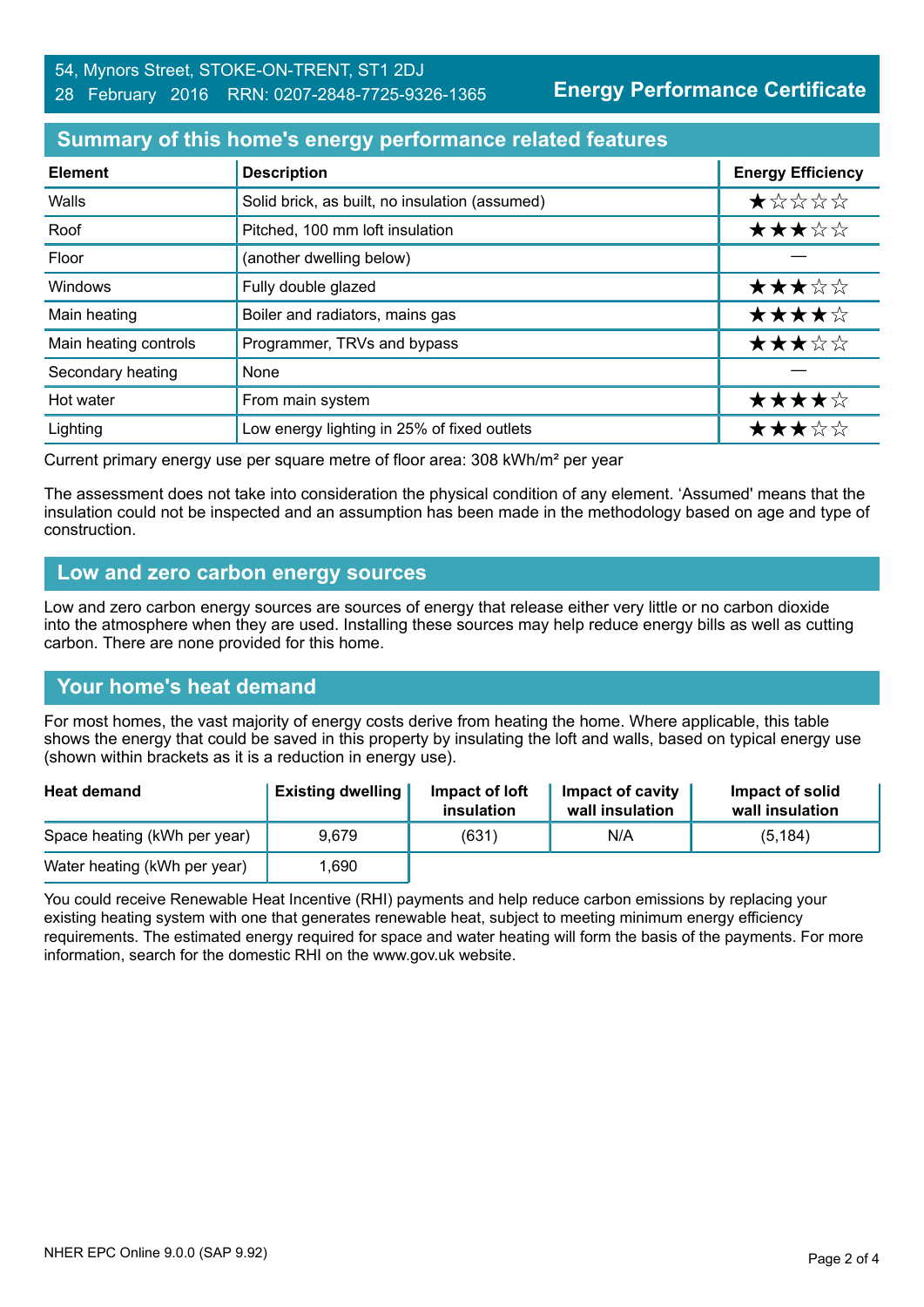#### 54, Mynors Street, STOKE-ON-TRENT, ST1 2DJ 28 February 2016 RRN: 0207-2848-7725-9326-1365

# **Recommendations**

The measures below will improve the energy performance of your dwelling. The performance ratings after improvements listed below are cumulative; that is, they assume the improvements have been installed in the order that they appear in the table. To receive advice on what measures you can take to reduce your energy bills, visit www.simpleenergyadvice.org.uk or call freephone 0800 444202. Before installing measures, you should make sure you have secured the appropriate permissions, where necessary. Such permissions might include permission from your landlord (if you are a tenant) or approval under Building Regulations for certain types of work.

| <b>Recommended measures</b>               | Indicative cost  | <b>Typical savings</b><br>per year | <b>Rating after</b><br>improvement |
|-------------------------------------------|------------------|------------------------------------|------------------------------------|
| Increase loft insulation to 270 mm        | £100 - £350      | £ 32                               | <b>D64</b>                         |
| Internal or external wall insulation      | £4,000 - £14,000 | £ 263                              | C75                                |
| Low energy lighting for all fixed outlets | £30              | £28                                | C77                                |

# **Financial Support and the Green Deal**

Green Deal Finance allows you to pay for some of the cost of your improvements in instalments under a Green Deal Plan (note that this is a credit agreement, but with instalments being added to the electricity bill for the property). The availability of a Green Deal Plan will depend upon your financial circumstances. There is a limit to how much Green Deal Finance can be used, which is determined by how much energy the improvements are estimated to **save** for a 'typical household'.

You may also be able to obtain support towards repairs or replacements of heating systems and/or basic insulation measures under the ECO scheme, provided that you are in receipt of qualifying benefits or tax credits. To learn more about this scheme and the rules about eligibility, visit www.simpleenergyadvice.org.uk or call freephone **0800 444202** for England and Wales.